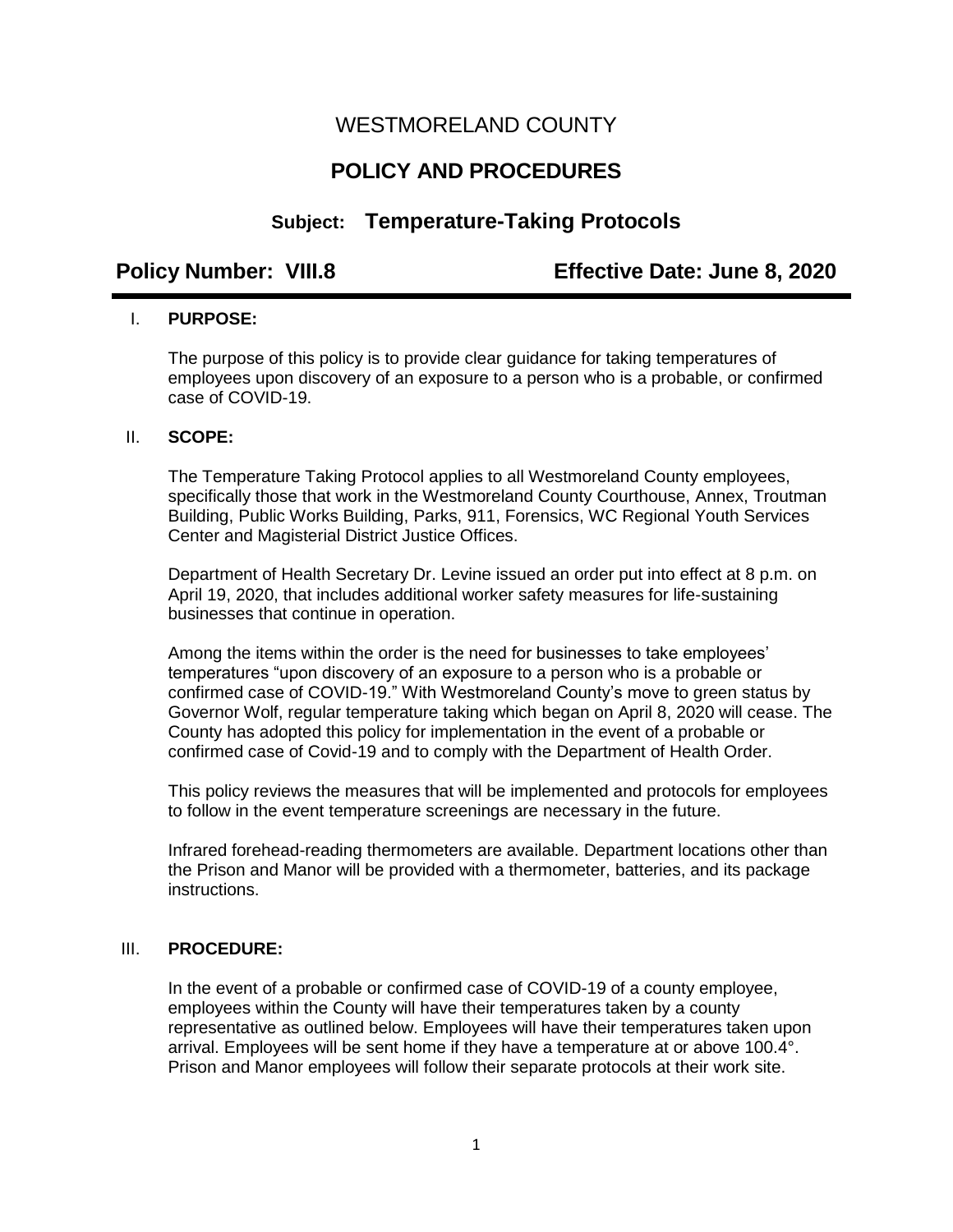A. Human Resources will notify the Park Police when HR learns of a probable or confirmed case of COVID-19 among employees.

Beginning the next workday (after notification to the Park Police and e-mail notice to the workforce of resultant changes):

a) All employees at the Courthouse or Annex must enter the Courthouse through the main entrance of 2 North Main Street.

The Pennsylvania Avenue doors will not be available for entry, and swipe card settings will not allow access into this door at any time. The door will remain as an exit only.

Personnel who may have access to a Sally Port or delivery area are not permitted to enter the building at those locations prior to getting a temperature reading at the main entrance.

Those parking in Upper Park will need to access the screening process through the main entrance at 2 North Main Street or through the lobby area after taking the steps or elevator to the first floor.

- b) All other building locations must enter through their main entrance or designated area for temperature taking prior to reporting to work area or beginning work.
- c) Access to the Courthouse will occur starting at 6:45 a.m., employees with schedules that begin prior to 6:45 a.m. must change their arrival time to 6:45 a.m. or later as designated by their Department Head or Supervisor. Employees will maintain their existing 30-minute or 60-minute lunch period, and leave at the corresponding end time for their usual workday of 6.5 hours, 7.0 hours, 7.5 hours, or 8.0 hours as applicable.

Please contact Human Resources at [emergencyleave@co.westmoreland.pa.us](mailto:emergencyleave@co.westmoreland.pa.us) if you fall into this self-temperature-taking category and are without a thermometer.

### **Entering at 2 North Main Street Monday to Friday:**

a. Employees will enter into the glass vestibule of 2 N. Main Street from its front door.

Look to see if there is an employee in front of you, already in the vestibule with a Park Police Officer.

**If yes,** please wait outside the vestibule until you see that person proceed through the next door and into the Courthouse.

**If no,** please proceed into the vestibule and ensure the door closes behind you. Wait until the officer waves you forward to him/her.

b. The standard is to have only one employee at a time with the officer in the vestibule.